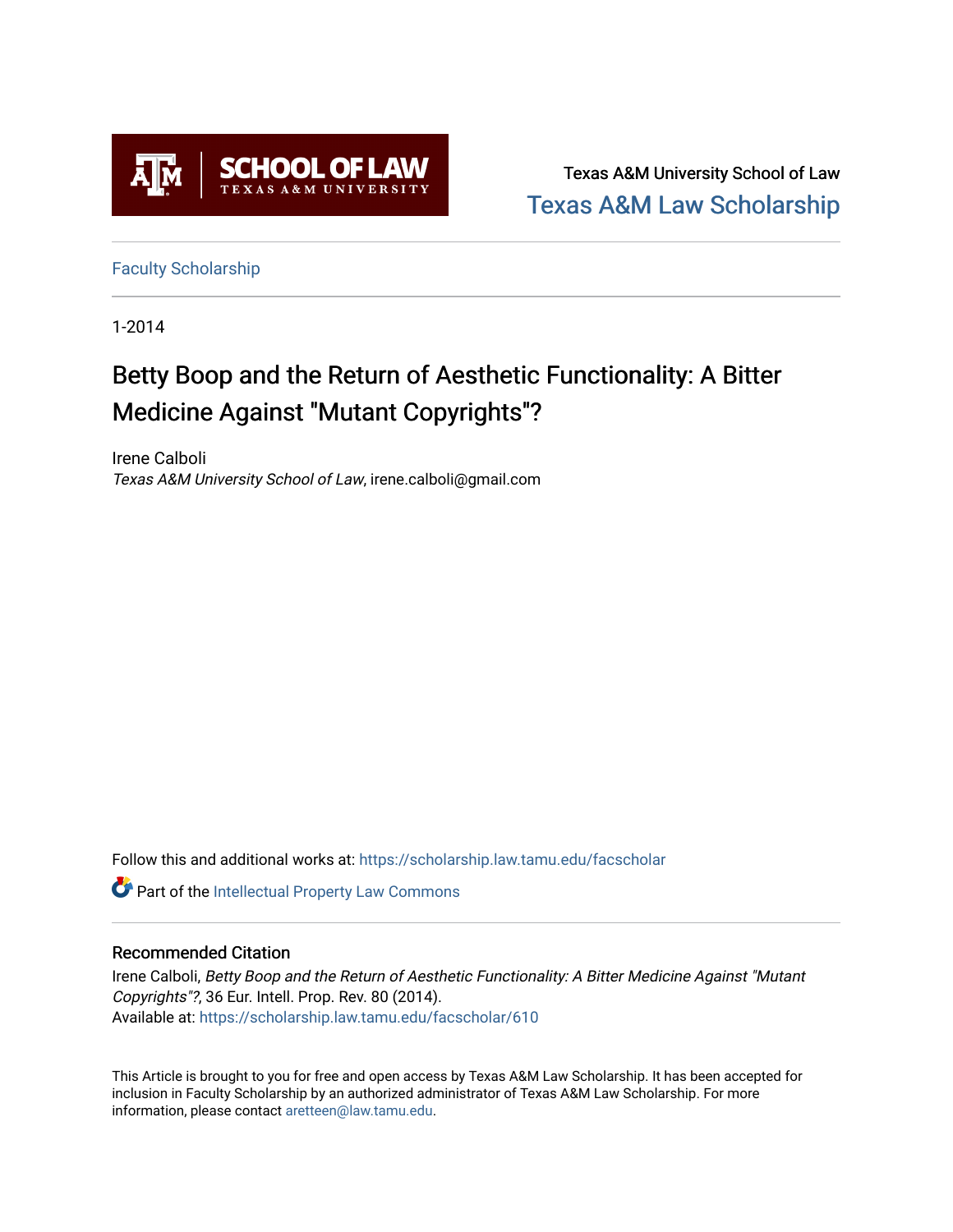# **Betty Boop and the Return of Aesthetic Functionality: A Bitter Medicine Against "Mutant Copyrights"?<sup>1</sup>**

### **Irene Calboli**

*Professor of Law, Marquette University Law School (USA); Visiting Professor, National University of Singapore*

 $\sigma$  Aesthetic appearance; Character merchandising; Fictional characters; Infringement; Public domain; Trade marks; United States; Validity

*This article offers a brief overview of the history and developments of the doctrine of aesthetic functionality in the United States and examines the recent decisions in* Fleischer Studios, Inc v AVELA, Inc*. In particular, the article argues that the courts in* Fleischer *added an important element to the interpretation of the doctrine, namely the fact that the courts seemed willing to resort to aesthetic functionality to counter the consequences resulting from the practice of using trade mark law as an additional form of protection for copyrighted, or once copyrighted, creative works.*

#### **Introduction**

This article addresses the doctrine of aesthetic functionality in the United States, with particular attention to the recent decisions in *Fleischer Studios, Inc v AVELA, Inc*,<sup>2</sup> in which the heirs of the creator of the Betty Boop character were prevented from enforcing the marks in the image and name of the character, owing in part to claims of aesthetic functionality. A doctrine that many thought was largely banished by the courts, aesthetic functionality has recently re-emerged front and centre in the trade mark litigation landscape. Notably, in the past three years, courts have issued several decisions addressing claims of aesthetic functionality raised by defendants or the courts themselves. Not surprisingly, these decisions sparked a rush of opposition among trade mark owners and trade mark practitioners. In particular, as a result of these decisions, practitioners started to elaborate lengthy lists of precautionary measures for trade mark owners to avoid the "zombie apocalypse" that the revival of aesthetic functionality could otherwise entail—the impossibility of enforcing their marks, or even the marks' cancellation.<sup>3</sup> Still, while suggesting strategies for trade mark owners to follow in order to erect barriers against future strikes of the doctrine, trade mark practitioners did not seem to address, or even to investigate, the reasons that could have caused the recent resurrection of aesthetic functionality in the first place. Similarly, while blaming the courts for attacking "their trade marks", trade mark owners did not seem to wonder why the judiciary suddenly returned to resorting to aesthetic functionality, at times spontaneously. Hence a closer look at the developments that have characterised trade mark law and trade mark practice in the recent decades seems to easily explain the reasons behind the judicial resurrection of the doctrine in the United States.

Notably, as the scope of trade mark protection has relentlessly expanded in the past several decades, the business world has frequently resorted to trade mark law to attempt to claim exclusive rights in a growing list of product features, including colours, shapes, smells, gestures and so on, based on the assertion that these features are capable of distinguishing products in the market and, as a result, should be protected as trade marks.<sup>4</sup> These claims, however, have often been met with controversy, particularly by the courts. As I highlight in this article, courts in the United States may thus have resorted to aesthetic functionality, at least in part, to counter the trend of expansive trade mark protection and potentially overreaching trade mark claims.<sup>5</sup> In particular, courts may have turned to this doctrine to prevent granting trade mark rights (and potentially perpetual monopolies) in important product features that could put competitors at a significant "non-reputation-related" disadvantage with respect to non-technical (non-utilitarian) product aspects—such as product styles, presentation, packaging and aesthetic appearance—which are nonetheless fundamental to compete in today's economy. Still, the recent decisions in *Fleischer* added an important element to this analysis, namely the fact that it is likely that the courts resorted to aesthetic functionality to counter the

<sup>&</sup>lt;sup>1</sup> I thank Rebecca Tushnet for reading this Article and providing insightful suggestions. An earlier version of this Article was presented at a CLE workshop at the Faculty of Law of the National University of Singapore in March 2013.<br><sup>2</sup> See *Fleischer Studios, Inc v AVELA, Inc* 636 F. 3d 1115 (9th Cir. 2011), withdrawn by *Fleischer Studios, Inc v AVELA, Inc* 654 F. 3d 958 (9th Cir. 2011);

*Studios, Inc v AVELA, Inc* 772 F. Supp. 2d 1135 (C.D. Cal. 2008); *Fleischer Studios, Inc v AVELA, Inc* 772 F. Supp. 2d 1155 (C.D. Cal. 2009); *Fleischer Studios, Inc v AVELA, Inc* 925 F. Supp. 2d 1067 (C.D. Cal. 2012). Owing to the limited scope of this article, I do not comprehensively elaborate on the theoretical issues, and practical problems, that (still) affect the application of the doctrine of aesthetic functionality in the US. For a general overview and critique of the doctrine, see Graeme B. Dinwoodie,<br>"The Death of Ontology: A Teleological Appro

of Aesthetic Functionality" in Josef Drexl et al. (eds), *Technology and Competition: Contribution in Honour of Hanns Ullrich* (2009), p.139 (addressing the doctrine both in the US and in Europe); J. Thomas McCarthy, *McCarthy on Trademarks and Unfair Competition*, Vol.1 (2013), §7:81. 3 See B. Brett Heavner, "Trademark Aesthetic Functionality: A Zombie Apocalypse?" (2012) 85 Pat., Trademark & Copyright J. (BNA) 196..

<sup>4</sup> See, e.g., *Wal-Mart Stores, Inc v Samara Brothers, Inc* 529 U.S. 205 (2000); *Qualitex Co v Jacobson Prods Co* 514 U.S. 159 (1995); *Two Pesos, Inc v Taco Cabana, Inc*

<sup>505</sup> U.S. 763, 765 (1992); *In re Slokevage* 441 F. 3d 957 (Fed. Cir. 2006); *Rock & Roll Hall of Fame & Museum, Inc v Gentile Productions* 134 F. 3d 749 (6th Cir. 1998); *Frederick Warne & Co v Book Sales, Inc* 482 F. Supp. 1191 (S.D.N.Y. 1979); *In re Clarke* 17 U.S.P.Q. 2d (BNA) 1238 (T.T.A.B. 1990). See also Mark A. Lemley, "The Modern Lanham Act and the Death of Common Sense" (1999) 108 Yale L.J. 1687.<br><sup>5</sup> See Mark McKenna, "Ove)functionality" (2012) 48 Hous J., Boy, 823, 824 (offer

See Mark McKenna, "(Dys)functionality" (2012) 48 Hous. L. Rev. 823, 824 (offering a detailed reconstruction of the doctrine and advocating for a broader application). 6 *TrafFix Devices v Mktg Displays* 532 U.S. 23, 32 (2001).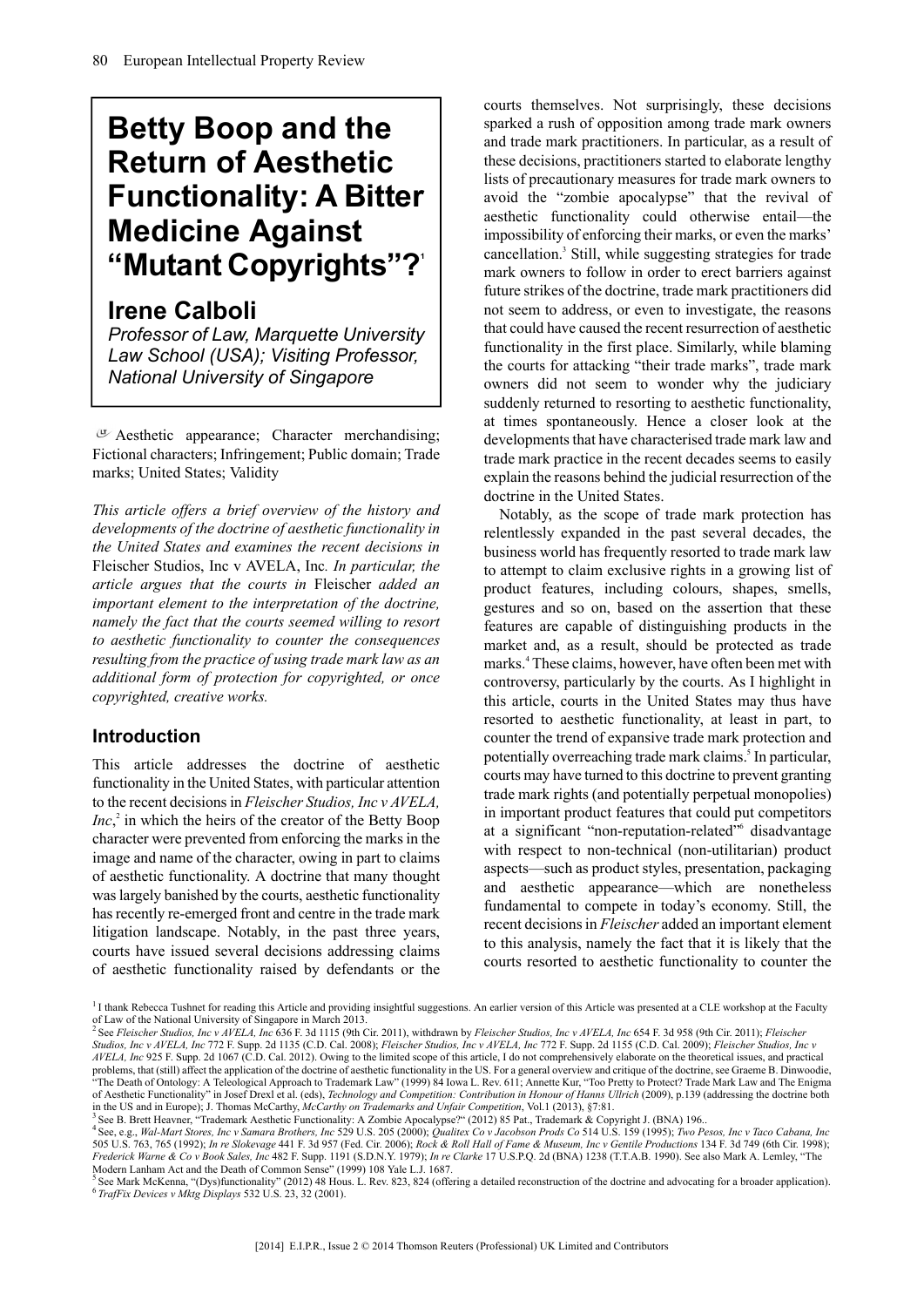consequences resulting from the growing practice of using trade mark law as an additional form of protection for copyrighted, or once copyrighted, creative works. As the Ninth Circuit initially stated in *Fleischer* (even though the court later retracted its words), to grant trade mark rights in creative works would essentially imply that these works would "never enter the public domain"<sup>7</sup> in breach of the societal bargain that originally justifies copyright protection in these works.<sup>8</sup> In this article, after a brief overview of the history and developments of the doctrine of aesthetic functionality, I examine the *Fleischer* decisions and address their impact, particularly with respect to the possibility of resorting to trade mark protection for works protected, or once protected, under copyright law in the future.

#### **A brief primer on aesthetic functionality**

The doctrine of aesthetic functionality originates from a comment in the 1938 Restatement of Torts according to which product features may be functional "when goods" are bought largely for their aesthetic value".<sup>9</sup> In 1952, the Ninth Circuit famously applied this definition in *Pagliero* v Wallace China Co.<sup>10</sup> Pagliero, a china manufacturer and longtime competitor of Wallace, copied four distinctive china patterns from Wallace. Wallace sued Pagliero, but the Ninth Circuit denied the claim because it found that the patterns were aesthetically functional and thus not protectable. More generally, the court stated that when "[a] particular feature is an important ingredient in the commercial success of a product, the interest of free competition permits its imitation in the absence of a patent and copyright".<sup>11</sup> The court also distinguished aesthetically functional features (that could be copied by competitors) from features that were "mere arbitrary embellishment[s] … [which are] primarily adopted for purposes of identification … [and are] unrelated to basic consumer demands in connection with the product". For the latter, the court accepted that "imitation may be forbidden".<sup>12</sup> Not surprisingly, the *Pagliero* decision and its application of the doctrine of aesthetic functionality were met with scepticism. In particular, the doctrine was criticised because it paradoxically seemed to penalise "successful designs", which could be freely copied, against aesthetically unappealing ones, which could be protected as trade marks.<sup>13</sup> The doctrine was also criticised because

it was essentially, and problematically, transforming the judiciary into arbiters of products' aesthetic appeal. As a result of the doctrine, the judiciary was asked to ultimately decide what was too pretty to be protected.<sup>14</sup>

Probably because of this scepticism, aesthetic functionality was not meaningfully invoked, after *Pagliero*, for almost three decades. Then, in 1980, the Ninth Circuit resurrected it in *International Order of Job's* Daughters v Lindeburg  $\&$  Co,<sup>15</sup> where the court held that the unauthorised manufacture and sale of jewellery bearing a fraternity insignia was permitted because the insignia was used as a functionally aesthetic component of the jewellery and not as a trade mark. Specifically, the court stated that:

"Trademark law does not prevent a person from copying so-called functional features of a product which constitute the actual benefit that the consumer wishes to purchase, as distinguished from assurance that a particular entity made, sponsored, or endorsed a product."<sup>16</sup>

Immediately, the decision was met with fear by various industries that saw in the ruling a potential death sentence against the possibility of developing (highly lucrative) licensing and merchandising practices. Perhaps owing to intense lobbying by trade mark owners, just one year later, however, the Ninth Circuit reversed course and drastically limited the doctrine in *Vuitton et Fils SA v J. Young Enterprises*. <sup>17</sup> Here, the court explicitly denied that the defendant's copying of the famous LV logo could be justified under a claim of aesthetic functionality. Against the defendant's argument that the LV mark was the reason why consumers purchased the product (similar to *Job's Daughters*), the court specified that this did not override the fact that the LV mark was still used to identify the source of products, and thus copying it amounted to trade mark infringement.<sup>18</sup> Louis Vuitton and the owners of other famous marks certainly felt more comfortable after this ruling, which seemed to clarify that famous marks were not going to be held functional just because consumers may purchase these products primarily (if not only) because of the marks that are affixed to (and decorate) the products. After *Vuitton*, the doctrine seemed to become dormant and when in 2001 the Ninth Circuit

<sup>7</sup> *Fleischer Studios v AVELA* 636 F. 3d 1115, 1124 (9th Cir. 2011) (quoting *Dastar Corp v Twentieth Century Fox Film Corp* 539 U.S. 23, 37 (U.S. 2003)).

<sup>&</sup>lt;sup>8</sup> Copyright law in the US derives its authority from the intellectual property clause of the Constitution, in which Congress shall have the power "to promote the progress of science and the useful arts by securing for *limited times* to authors and inventors the exclusive right to their respective writings and discoveries": U.S. art.I, §8, cl.8 (emphasis added). In contrast, trade mark law derives its authority from the commerce clause of the Constitution, which provides that Congress shall have power "to regulate commerce with foreign nations, and among the several states, and with the Indian tribes": U.S. art.I, §8, cl.3. <sup>9</sup> *Restatement of Torts* §742, cmt a (1938).

<sup>10</sup> *Pagliero v Wallace China Co* 198 F. 2d 339 (9th Cir. 1952).

<sup>11</sup> *Pagliero v Wallace* 198 F. 2d 339, 343 (9th Cir. 1952).

<sup>&</sup>lt;sup>12</sup> *Pagliero v Wallace* 198 F. 2d 339, 343 (9th Cir. 1952).

<sup>&</sup>lt;sup>13</sup> For a detailed review of the decision, see Dinwoodie, "The Death of Ontology" (1999) 84 Iowa L. Rev. 611, 691.

<sup>&</sup>lt;sup>14</sup> See Kur, "Too Pretty to Protect?" in *Technology and Competition* (2009), p.139.

<sup>15</sup> *International Order of Job's Daughters v Lindeburg & Co* 633 F. 2d 912 (9th Cir. 1980).

<sup>&</sup>lt;sup>16</sup> Job's Daughters 633 F. 2d 912, 917 (9th Cir. 1980) ("[i]t is not uncommon for a name or emblem that serves in one context as a collective mark or trademark also to be merchandised for its own utility to consumers"). <sup>17</sup> *Vuitton et Fils SA v J. Young Enterprises, Inc* 644 F. 2d 769 (9th Cir. 1981).

<sup>18</sup> *Vuitton et Fils v J. Young Enterprises* 644 F. 2d 769, 774–775 (9th Cir. 1981).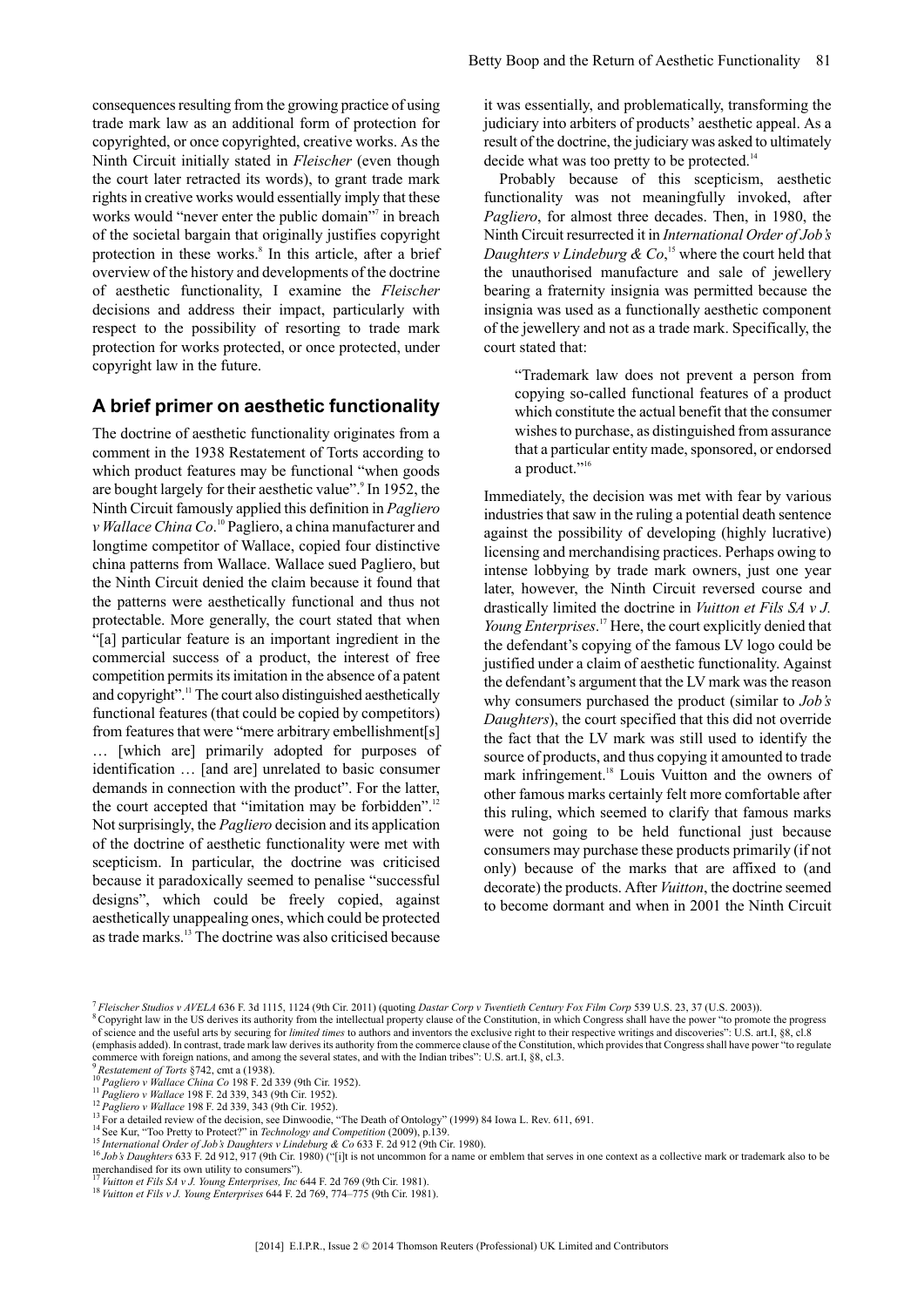again was faced with it in *Clicks Billiards, Inc v Sixshooters, Inc*, the court even dismissed having resorted to it in the past. $19$ 

In the meantime, other courts resorted to the aesthetic functionality, $20$  including the Second Circuit, which interpreted the doctrine narrowly compared to the Ninth Circuit. Specifically, in 1991 the Second Circuit embraced aesthetic functionality in *Wallace International v* Godinger,<sup>21</sup> where the court denied the plaintiff, a seller of high-end silverware under the name Grand Baroque, relief against the defendant's use of a similar style for its (not high-end) silverware under the name 20th Century Baroque. In that case, the court affirmed that Wallace's silverware was "functional" and therefore not eligible for protection under the Lanham Act because granting protection to Wallace's silverware would significantly hinder competition by limiting the range of alternative designs to competitors.<sup>22</sup> Notably, the court emphasised that Wallace was seeking protection for the "basic elements of a decorative style" and not for a particular and distinctive expression of it.<sup>23</sup> A few years later, in 1993, the Second Circuit again adopted the same test in *Villeroy & Boch Keramische Werke KG v THC Sys, Inc*, a case with facts similar to *Pagliero*. <sup>24</sup> The court, however, did not find that the chinaware patterns in question were functional this time and granted trade mark protection to the patterns. Perhaps because of the different approaches followed by the Second and Ninth Circuits, or simply because of the relevance of aesthetic product features for market competition, the Supreme Court also considered the impact of trade mark protection for aesthetic features as part of the court's analysis of the issue of functionality in trade mark law in general.

In particular, in *Qualitex Co v Jacobson Products Co*<sup>25</sup> in 1995 the Supreme Court articulated a definition of "aesthetic value" and "functionality". Starting from the definition of the 1993 Restatement (Third) of Unfair Competition, $26$  the court underlined that:

"The functionality doctrine … forbids the use of a product's feature as a trademark where doing so will put a competitor at significant disadvantage because

the feature is 'essential to the use or purpose of the article' or 'affects [its] cost or quality of the article'."27

The court also said that "[t]he functionality doctrine [] protects competitors against a disadvantage (unrelated to the recognition or reputation) that trademark protection … imposes[s], namely their inability to reasonably replicate important non-reputation-related features".<sup>28</sup> Six years later, in 2001, the court returned to the issue in *TrafFix Devices, Inc v Marketing Displays, Inc*. <sup>29</sup> In this case, recalling its opinion in *Inwood Laboratories, Inc v Ives Laboratories, Inc*,<sup>30</sup> the court clarified the test for utilitarian and aesthetic functionality. In particular, the court first specified that a feature would fit the utilitarian functionality test "if it is essential to the use or purpose of the article or if it affects the cost or quality of the article".<sup>31</sup> Should a feature not be functional under this test, the court stated that it could still be aesthetically functional if the "exclusive use of [the feature] would put competitors at a significant non-reputation-related disadvantage".<sup>32</sup> Post-*TrafFix*, courts turned primarily to this test when considering claims of aesthetic functionality, even though ambiguity remained, and remains, as to what precisely constitutes, in practice, a "non-reputation-related disadvantage".<sup>33</sup> Notably, in 2006, the Ninth Circuit followed this test in *Au-Tomotive Gold v Volkswagen*<sup>34</sup> to conclude that the use of famous marks on promotional products was not aesthetically functional because the marks in question were still used to indicate commercial source, at least at large.<sup>35</sup>

After *Au-Tomotive Gold*, the doctrine again became dormant and seemed to have lost its relevance altogether.<sup>36</sup> But, in 2010, the Seventh Circuit found that a trade mark in a round beach towel was invalid under the*TrafFix* test in *Jay Franco & Sons, Inc v Franek*. <sup>37</sup> In his opinion, Judge Easterbrook not only endorsed aesthetic functionality but also added that fashion "is a form of function" and "[a] design's aesthetic appeal can be as functional as its tangible characteristics".<sup>38</sup> Similarly, in 2011, the District Court for the Southern District of New York found that the colour red, as applied to the outsole

<sup>35</sup> *Au-Tomotive Gold* 457 F. 3d 1062, 1074 (9th Cir. 2006).

<sup>&</sup>lt;sup>19</sup> Clicks Billiards Inc v Sixshooters, Inc 251 F. 3d 1252, 1260–1262 (9th Cir. 2001) ("this circuit has [not] adopted the 'aesthetic functionality' theory, that is, the notion that a purely aesthetic feature can be functional").

<sup>20</sup>*Brunswick Corp v British Seagull Ltd* 35 F. 3d 1527 (Fed. Cir. 1994); *Deere & Co v Farmhand, Inc* 560 F. Supp. 85 (S.D. Iowa 1982), aff'd 721 F. 2d 253 (8th Cir. 1983). <sup>21</sup> *Wallace Int'l Silversmith v Godinger Silver Art* 916 F. 2d 76 (2d Cir. 1990).

<sup>22</sup> *Wallace v Godinger* 916 F. 2d 76, 82 (2d Cir. 1990).

<sup>&</sup>lt;sup>23</sup> *Wallace v Godinger* 916 F. 2d 76, 81 (2d Cir. 1990) (holding that Wallace could have exclusivity on a precise expression of the baroque style upon a showing of secondary meaning). <sup>24</sup> *Villeroy & Boch Keramische Werke KG v THC Sys, Inc* 999 F. 2d 619, 621 (2d Cir. 1993).

<sup>25</sup> *Qualitex Co v Jacobson Prods Co* 514 U.S. 159 (1995).

*Let all the v Jacobson 1100s* Co 314 U.S. 159, 170 (1995). ("if a design's 'aesthetic value' lies in the ability to 'confer a significant benefit that cannot practically be duplicated by *be duplicated by* the use of alternative designs,' then the design is 'functional'").

<sup>27</sup> *Qualitex v Jacobson* 514 U.S. 159, 169 (1995).

<sup>28</sup> *Qualitex v Jacobson* 514 U.S. 159, 169 (1995). <sup>29</sup> *TrafFix Devices v Mktg Displays* 532 U.S. 23 (2001).

<sup>30</sup> *Inwood Labs v Ives Labs* 456 U.S. 844 (1982).

<sup>31</sup> *TrafFix* 532 U.S. 23, 32 (2001).

<sup>32</sup> *TrafFix* 532 U.S. 23, 32 (2001).

 $33$  See *Dippin' Dots, Inc v Frosty Bites Distrib. LLC* 369 F. 3d 1197 (11th Cir. 2004).

<sup>34</sup> *Au-Tomotive Gold v Volkswagen* 457 F. 3d 1062 (9th Cir. 2006).

<sup>36</sup> See *Ferrari SpA Esercizio v Roberts* 944 F. 2d 1235 (6th Cir. 2004); *Devan Designs, Inc v Palliser Furniture Corp* 25 U.S.P.Q. 2d (BNA) 1991 (M.D.N.C. 1992).

<sup>37</sup> *Jay Franco & Sons, Inc v Franek* 615 F. 3d 855 (7th Cir. 2010).

<sup>38</sup> *Jay Franco v Franek* 615 F. 3d 855, 860 (7th Cir. 2010).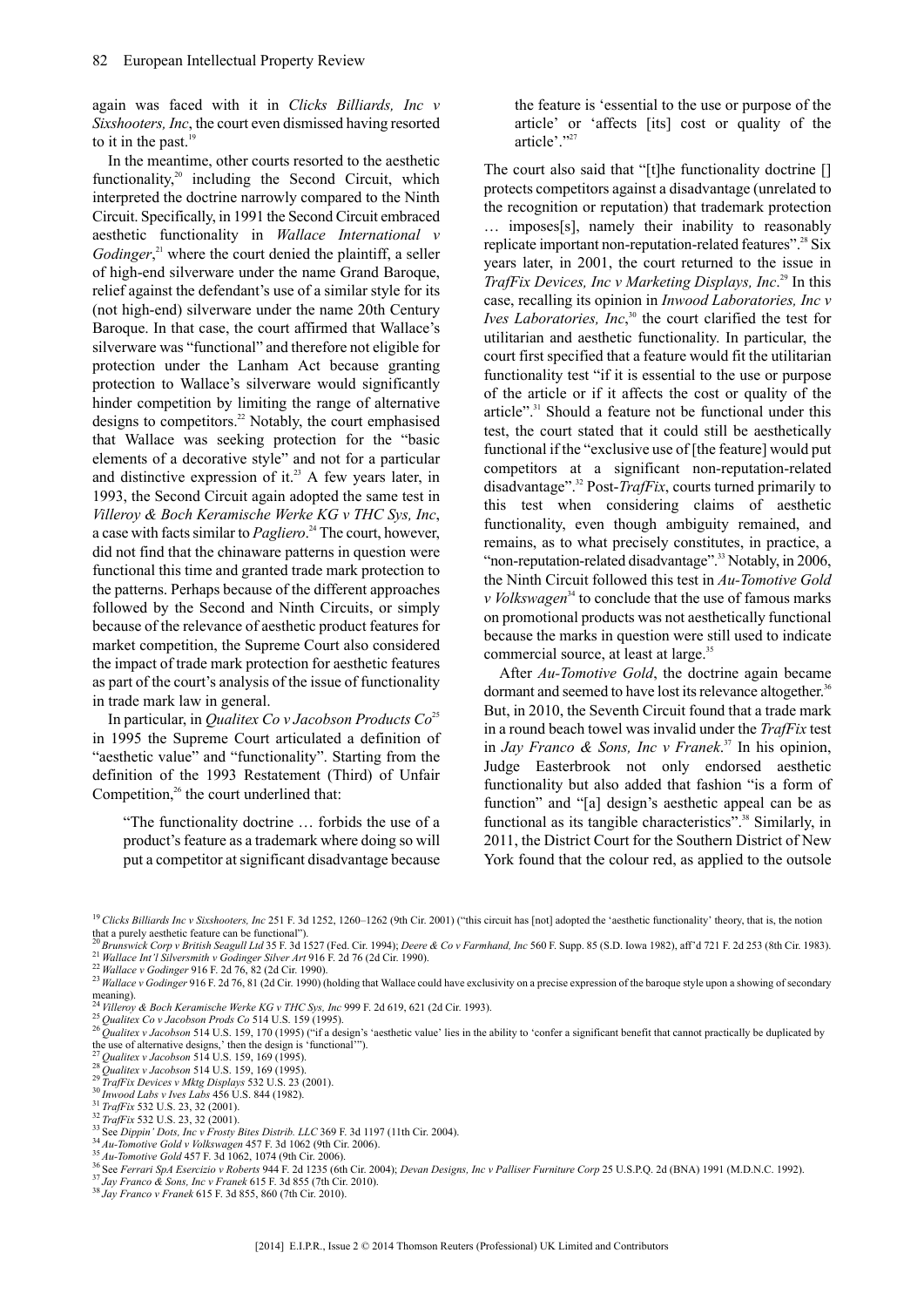of women's shoes, was aesthetically functional in *Christian Louboutin SA v Yves Saint-Laurent America Holding, Inc*. <sup>39</sup> On appeal, the Second Circuit reversed, finding the ruling contrary to *Qualitex*, which held that colours could be trade marks.<sup>40</sup> The decision was nonetheless a victory for the defendant because the court ruled that the mark was valid only when used as a contrast mark. In other words, Louboutin's red outsoles were protected only when used with respect to black or other coloured shoes, while Yves Saint-Laurent remained free to produce entirely red shoes, including red outsoles.<sup>41</sup> In 2012, the same District Court in New York rejected Guess's claim that Gucci's "Diamond Motif" was aesthetically functional in *Gucci America, Inc v Guess? Inc*,<sup>42</sup> but Guess appealed and an appeal is pending on that case (in the meantime, Gucci received bad news from a similar dispute in Italy).<sup>43</sup> Still in 2012, the Sixth Circuit also addressed aesthetic functionality, but found that the dripping wax seal applied to Maker's Mark bourbon bottles was not aesthetically functional in *Maker's Mark Distillery v Diageo North America*. <sup>44</sup> Back to the West Coast, in 2011 the District Court for the Central District of California also resorted to aesthetic functionality in *Mattel, Inc v MGA Entertainment, Inc*, where the court found that the Bratz doll packaging was aesthetically functional and thus should not be protected.<sup>45</sup> As I elaborate below, the same court ruled in 2011 and 2012 that the image and name of the Betty Boop character were aesthetically functional in the *Fleischer* decisions. The Ninth Circuit also had its say on this case, adding an important element to the interpretation of aesthetic functionality in the United States.

#### **Oh my! The thrills and chills of the Betty Boop judicial play**

2011 and 2012 were busy years for the Betty Boop character, who performed the leading role in a litigation play that gave rise to many fears among trade mark owners. Courts in California were the forum for this play, which will certainly have relevant implications in the future with respect to the scope of trade mark protection for works protected, or once protected, by copyright. To briefly summarise the dispute, the cartoonist Max Fleisher created the character of Betty Boop in the 1930s.<sup>46</sup> A

decade later, Fleischer sold his rights to the character and dissolved his company.<sup>47</sup> In the early 1970s, Max Fleischer's family revived the Fleischer cartoon business and reasserted ownership in the character of Betty Boop, even though the chain of title to the copyright in the character remained fractured, and Fleischer could not assert clear copyright ownership on it.<sup>48</sup> Fleischer additionally submitted applications to federally register as trade marks the image and name of the Betty Boop character and started to license the character to third parties for use in connection with toys, dolls and so forth.<sup>49</sup> Meanwhile, AVELA, an independent poster company, also used the character of Betty Boop on posters, dolls and apparel, but without seeking authorisation from Fleischer. AVELA's merchandise incorporated elements (including images and the words "Betty Boop") from vintage Betty Boop movie posters that AVELA had restored and believed to be in the public domain. Fleischer opposed AVELA's use of the Betty Boop character, and, based on the fact that AVELA's merchandise was not authorised, pleaded claims for copyright infringement, trade mark infringement and several related state law claims against AVELA in front of the District Court of the Central District of California.

The District Court, however, denied Fleischer's claims and granted summary judgment to AVELA, holding that Fleischer held neither a valid copyright nor a valid trade mark in the character.<sup>50</sup> With respect to the copyright claim, the court noted, in particular, that Fleischer was unable to establish a clear chain of title transferring the original copyright in the character back to Fleischer. Accordingly, the court rejected the copyright claim in the absence of evidence that Fleischer was the legitimate copyright owner.<sup>51</sup> The court also argued that Fleischer failed to adequately document the trade mark rights that Fleischer supposedly had in the Betty Boop character and name. Notably, on one side, the court held that Fleischer failed to submit proper evidence that it had a registered federal trade mark in the Betty Boop image (which Fleischer failed to place in the record).<sup>52</sup> On the other side, with respect to the BETTY BOOP word mark, the court noted that, while Fleischer did include the registration in the record, Fleischer still failed to provide evidence that the mark had become incontestable, which in turn the court used as grounds to deny that the mark had achieved

<sup>41</sup> *Christian Louboutin v Yves Saint Laurent* 696 F. 3d 206, 227–228 (2d Cir. 2012) (not offering, however, a complete analysis of the claim of aesthetic functionality).

mark claims). <sup>51</sup> *Fleischer Studios v AVELA* 772 F. Supp. 2d 1135, 1152–1153 (C.D. Cal. 2008).

<sup>39</sup> *Christian Louboutin SA v Yves St Laurent Am. Holding, Inc* 778 F. Supp. 2d 445 (S.D.N.Y. 2011).

<sup>40</sup> *Christian Louboutin v Yves Saint Laurent Am. Holding, Inc* 696 F. 3d 206, 225 (2d Cir. 2012).

<sup>42</sup> *Gucci Am., Inc v.Guess?, Inc* 868 F. Supp. 2d 207 (S.D.N.Y. 2012).

<sup>43</sup> On May 2, 2013, the Milan Court of First Instance dismissed Gucci's claims against Guess for trade mark infringement in Italy. See Eleonora Rosati, "*Milan Court of* 43 On May 2, 2013, the Milan Court of *First Instance Rules in Favour of Guess in the Gucci/Guess Saga*" (May 8, 2013), The IPKat Blog, *http://ipkitten.blogspot.sg/2013/05/milan-court-of-first-instance-rules -in.html* [Accessed December 2, 2013].

<sup>44</sup> *Maker's Mark Distillery v Diageo North America* 679 F. 3d 410 (6th Cir. 2012).

<sup>45</sup> *Mattel, Inc v MGA Entm't, Inc & Consol. Actions* 782 F. Supp. 2d 911, 1007 (C.D. Cal. 2011).

<sup>46</sup> *Fleischer Studios v AVELA* 636 F. 3d 1115, 1117 (9th Cir. 2011).

<sup>47</sup> *Fleischer Studios v AVELA* 636 F. 3d 1115, 1117–1118 (9th Cir. 2011).

<sup>48</sup> *Fleischer Studios v AVELA* 636 F. 3d 1115, 1118 (9th Cir. 2011).

<sup>49</sup> *Fleischer Studios v AVELA* 636 F. 3d 1115, 1118 (9th Cir. 2011).

<sup>50</sup> *Fleischer Studios v AVELA* 772 F. Supp. 2d 1135, 1137 (C.D. Cal. 2008) (granting summary judgment to AVELA for the copyright claim and reserving ruling for the trade mark and unfair competition claims); *Fleischer Studios v AVELA* 772 F. Supp. 2d 1155, 1157 (C.D. Cal. 2009) (granting summary judgment to AVELA for the trade

<sup>52</sup> *Fleischer Studios v AVELA* 772 F. Supp. 2d 1135, 1154 (C.D. Cal. 2008).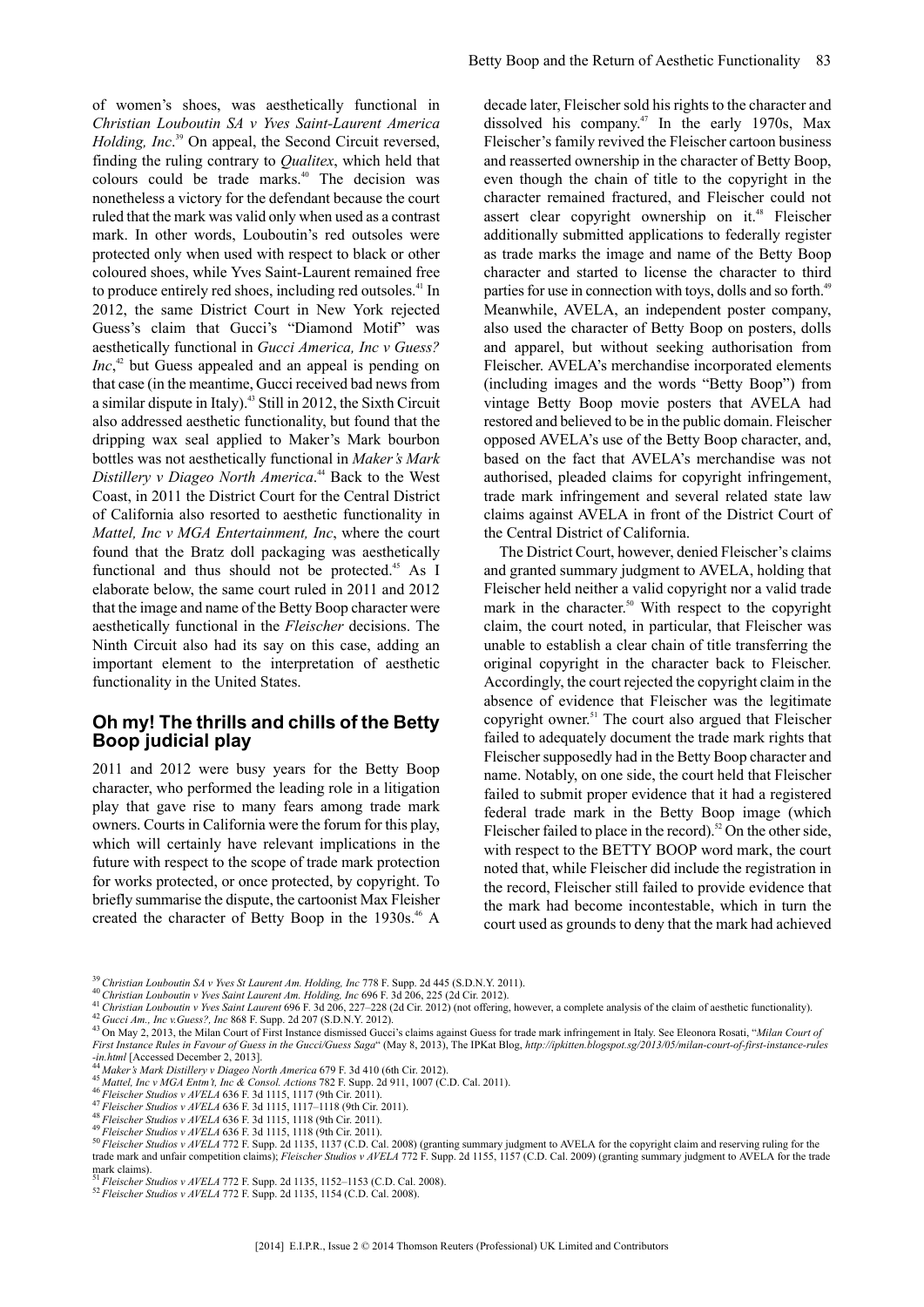secondary meaning.<sup>53</sup> Finally, the court held that Fleischer had not established that it owned common law trade marks in Betty Boop's name or image. $54$  In summary, the court declared a fully fledged victory for AVELA. Fleisher then appealed to the Ninth Circuit.<sup>55</sup>

In what would later become known as *Fleischer I*, the Ninth Circuit initially affirmed the lower court's decision in its entirety. First, the court affirmed the rejection of the copyright claim based upon the fractured chain of title.<sup>56</sup> Secondly, the court affirmed the rejection of the trade mark claims.<sup>57</sup> Yet the court added a highly controversial twist that immediately hit trade mark owners like an earthquake—namely, the court resorted, spontaneously, to the doctrine of aesthetic functionality and invoked nothing less than its (terrorising) decision in *Job's Daughters*<sup>58</sup> that everyone thought had long been forgotten. In particular, based on the lack of evidence that consumers had actually inferred a connection between Fleischer's and AVELA's products, the Ninth Circuit held that AVELA was not using the Betty Boop image and name as trade marks. On the contrary, the court held that AVELA was using the image and name "as a functional product" or "functional aesthetic components" that did not have a source-identifying purpose and thus could not be protected. $59$  If this was not enough to make trade mark owners despair, the Ninth Circuit proceeded to reference a second case not cited by the parties—the Supreme Court's decision in *Dastar Corp v Twentieth Century Fox Film Corp*<sup>60</sup>—this time to limit the effects of the practice of claiming trade mark rights in creative works once copyright protection had expired (or was not enforceable). In particular, the Ninth Circuit ruled that granting trade mark rights in the Betty Boop character implied that the "character would essentially never enter the public domain", which "would run directly contrary to *Dastar*".<sup>61</sup> In *Dastar*, the Supreme Court held that where a work was in the public domain, a party could not assert a trade mark claim against an alleged infringer because this would create "a species of mutant copyright law that limits the public's federal right to 'copy and to use' expired copyrights".<sup>62</sup>

Obviously in disagreement, several trade mark owners and trade mark lawyers condemned the decision for having "misapplied the doctrine of aesthetic functionality, flinging the door wide open for infringers and counterfeiters to use valuable logos with impunity".<sup>63</sup> Numerous amicus briefs, including from the International Trademark Association, were filed in support of Fleischer's motion for a panel rehearing or a rehearing en banc in the case. Amici contended, in particular, that the Ninth Circuit overruled its own precedent in *Au-Tomotive Gold* and "reincarnated *sua sponte* the outdated and much-criticized aesthetic functionality doctrine [of *Job's Daughters*]".<sup>64</sup> Amici additionally argued that, by invoking *Dastar*, the court had misinterpreted the Supreme Court's holding and applied it to a case where copyright was not yet expired (even though protection was not enforceable owing to lack of evidence about copyright ownership).<sup>65</sup> Eventually, to the (partial) relief of trade mark owners and practitioners, the Ninth Circuit withdrew its original opinion and issued a new superseding opinion, which became known as *Fleischer II*.<sup>66</sup> This time, the court did not resort to aesthetic functionality and did not even mention *Job's Daughters* or *Dastar*. <sup>67</sup> Still, the court upheld judgment for AVELA on the copyright claim and on the image mark claim.<sup>68</sup> Notably, the court found in favour of AVELA because, as a matter of law, Fleischer had not produced sufficient evidence of secondary meaning in the Betty Boop image, and thus the issue was not triable.<sup>69</sup> The court also found that the fractured ownership history of the word mark BETTY BOOP was not conclusive evidence of lack of secondary meaning and remanded for further proceedings.<sup>70</sup> Finally, the court vacated and remanded the ruling on the word mark claim. Although not fully satisfied with the ruling, trade mark owners were at least relieved to have defeated (so they thought) the reappearance of aesthetic functionality.

To the dismay of trade mark owners, however, the District Court again resurrected aesthetic functionality on remand while ruling on the claim for the word mark BETTY BOOP.<sup>71</sup> Here again, the court ruled that AVELA used the name "Betty Boop" not as a source identifier but

- <sup>53</sup> *Fleischer Studios v AVELA* . 772 F. Supp. 2d 1155, 1170 (C.D. Cal. 2009).
- <sup>54</sup> *Fleischer Studios v AVELA* . 772 F. Supp. 2d 1135, 1152–1153 (C.D. Cal. 2008).
- <sup>55</sup> *Fleischer Studios v AVELA* 636 F. 3d 1115 (9th Cir. 2011).
- <sup>56</sup> *Fleischer Studios v AVELA* 636 F. 3d 1115, 1122 (9th Cir. 2011).
- <sup>57</sup> *Fleischer Studios v AVELA* 636 F. 3d 1115, 1124–1125 (9th Cir. 2011). <sup>58</sup> *Fleischer Studios v AVELA* 636 F. 3d 1115, 1122 (9th Cir. 2011).
- <sup>59</sup> *Fleischer Studios v AVELA* 636 F. 3d 1115, 1124 (9th Cir. 2011).
- <sup>60</sup> *Dastar Corp v Twentieth Century Fox Film Corp* 539 U.S. 23 (2003).
- <sup>61</sup> *Fleischer Studios v AVELA* 636 F. 3d 1115, 1124 (9th Cir. 2011).
- <sup>62</sup> *Dastar Corp v Twentieth Century Fox* 539 U.S. 23, 34 (2003).

- <sup>66</sup> *Fleischer Studios v AVELA* 654 F. 3d 958 (9th Cir. 2011).
- <sup>67</sup> *Fleischer Studios v AVELA* 654 F. 3d 958 (9th Cir. 2011).
- <sup>68</sup> *Fleischer Studios v AVELA* 654 F. 3d 958, 968 (9th Cir. 2011).
- <sup>69</sup> *Fleischer Studios v AVELA* 654 F. 3d 958, 967 (9th Cir. 2011).
- <sup>70</sup> *Fleischer Studios v AVELA* 654 F. 3d 958, 968 (9th Cir. 2011). <sup>71</sup> *Fleischer Studios v AVELA* 925 F. Supp. 2d 1067 (C.D. Cal. 2012).

<sup>63</sup> See Charles E. Coleman, "A Red-Leather Year for Aesthetic Functionality" (2011) 4(2) *Landslide* 26, 29 (quoting Anne Gilson LaLonde, "Ninth Circuit Misunderstands Aesthetic Functionality", Lexis Nexis, Copyright & Trademark Community, June 12, 2011).<br><sup>64</sup> See Brief for the International Trademark Association as Amicus Curiae in Support of Rehearing or Rehearing En Banc, p.7, Fleisch

No.09-56317 (2011), http://www.inta.org/Advocacy/Documents/INTAFleischerAVELA.pdf [Accessed December 2, 2013].<br><sup>65</sup> Brief for the International Trademark Association, p.8, Fleischer Studios v AVELA , No.09-56317 (2011), ht *pdf* [Accessed December 2, 2013].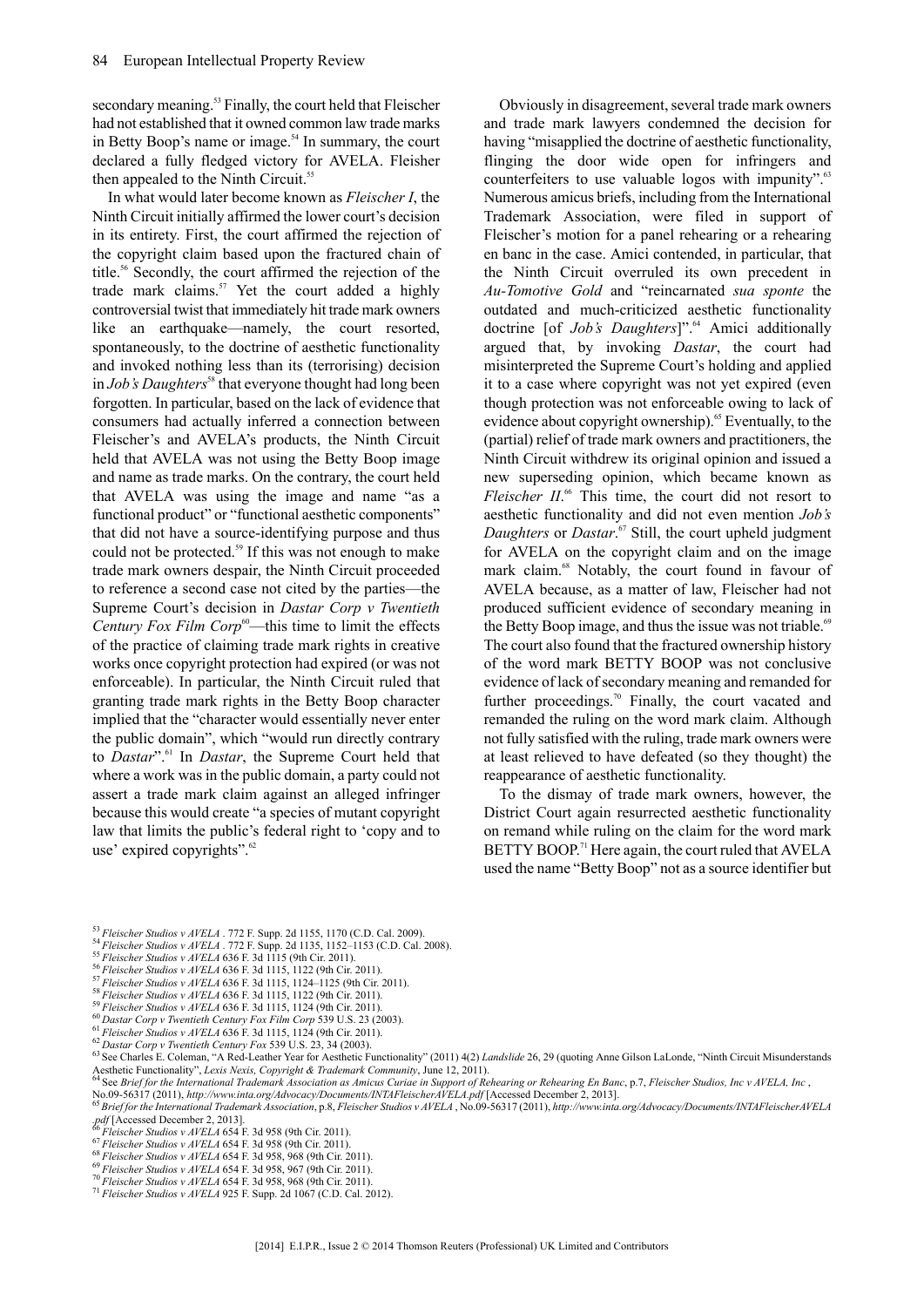as a decorative element on its products.<sup>72</sup> Furthermore, the court stated that, despite the fact that the Ninth Circuit abandoned its reliance on the doctrine in *Fleischer II*, "the reasoning set forth *inFleischer I* [was] nevertheless sound and applicable"<sup>73</sup> to the case, and thus also in the future. The court additionally reiterated that the holdings in *Job's Daughters* and *Au-Tomotive Gold* were controlling precedents in this case. Accordingly, based upon the *Au-Tomotive Gold* test (from *TrafFix*), the court held that AVELA's use of the words "Betty Boop" was not functional in the utilitarian sense, yet the mark was aesthetically functional because the "protection of the feature as a trademark would impose a significant non-reputation-related competitive disadvantage on [AVELA]".<sup>74</sup> Namely, the court noted that if AVELA was to market its goods bearing the image of Betty Boop or Betty Boop movie posters without the possibility to use the words "Betty Boop" to identify the character, "that would make their products less marketable than the same product that included the BETTY BOOP name".<sup>75</sup> Ultimately, the court was clearly set to find that AVELA should be allowed to use the name of the character to identify its products. Indeed, the court added that, should "[d]efendants' use of the mark [not be] aesthetically functional, then it is 'fair use'".<sup>76</sup> In particular, the court said that AVELA could not identify products depicting the character but with the character's own name—Betty Boop. Interestingly, Fleischer did not appeal this ruling.

#### **Aesthetic functionality—a bitter medicine against "mutant copyrights"?**

Not surprisingly, the decisions in *Fleisher* deeply concerned trade mark owners and trade mark practitioners across the United States, predicting new attacks from the now fully resurrected doctrine of aesthetic functionality. As an immediate reaction, a growing number of professional publications started to provide specific strategic advice to trade mark owners in order to avoid the dramatic consequences of a finding of aesthetic functionality—that is, the loss of their marks—while simultaneously voicing criticism against the doctrine that many believed (and hoped) to be extinct and that had instead re-emerged with full force.<sup>77</sup> In these professional publications, practitioners ultimately attempted to reassure trade mark owners that, "with appropriate planning and care, [they should have] no reason to fear a trademark

zombie apocalypse".<sup>78</sup> In particular, based upon the analysis of the recent decisions, practitioners highlighted the most common missteps that could expose trade mark owners to claims of aesthetic functionality, and to which trade mark owners should pay special attention to avoid the loss of their marks. In this respect, practitioners stressed that the following missteps could lead to a finding of aesthetic functionality: the failure to properly document trade mark registrations, the failure to purport the mark as a source identifier (for example, on the products or product packaging), the lack of enforcement and above all the fact that trade mark owners themselves emphasised the aesthetic character of the mark in advertising or otherwise. On the contrary, practitioners emphasised that the safest approach that trade mark owners should adopt to successfully withstand claims of aesthetic functionality continued, and continues, to be to "consistently treat[] trademarks and trade dress as 'source identifiers'" and "avoid[] statements highlighting a function that would be important to competitors", besides "carefully document[ing] all trademark rights for use in litigation".<sup>7</sup>

Unfortunately, however, while developing these "damage control" strategies, trade mark practitioners did not seem to examine the causes—the fundamental reasons—that may have triggered the return of aesthetic functionality in the trade mark litigation landscape in the first instance. Hence a closer look at the developments that have characterised trade mark law and practice in the recent decades seems to indicate that the judicial revival of the doctrine may be directly connected to (and may represent a judicial push-back against) the relentless expansion of the scope of trade mark protection. $80$  In particular, the analysis of recent decisions invoking the doctrine seems to show that courts remain resistant, on the whole, to awarding trade mark protection to basic elements of decorative styles, shapes of products or product packaging, basic colours, and so on—despite changes in trade mark law now permitting such protection. Granting exclusive protection in these features could in fact severely limit important aspects of market competition, not with respect to technologically related features (barred from protection under utilitarian functionality), but in terms of current product styles, colours, aesthetic appeal and so on, which nevertheless represent fundamental elements to compete in today's market economy.<sup>81</sup> This was most certainly the case in the recent decisions in *Jay Franco*<sup>82</sup> and *Mattel*<sup>83</sup>, and

J. Pat. & Trademark Off. Soc'y 95.<br><sup>78</sup> Heavner, "Trademark Aesthetic Functionality" (2012) 85 Pat., Trademark & Copyright J. (BNA) 196.

81 See discussion and references in section "A brief primer on aesthetic functionality" above. See also McKenna, "(Dys)functionality" (2012) 48 Hous. L. Rev. 823, 853 (stressing that "the point of aesthetic functionality is to capture cases in which the need for a feature is dictated by market expectations rather than engineering problems").<br><sup>82</sup> Jay Franco v Franek 615 F. 3d 855 (7th C

<sup>72</sup> *Fleischer Studios v AVELA* 925 F. Supp. 2d 1067, 1074 (C.D. Cal. 2012).

<sup>73</sup> *Fleischer Studios v AVELA* 925 F. Supp. 2d 1067, 1073 (C.D. Cal. 2012).

<sup>74</sup> *Fleischer Studios v AVELA* 925 F. Supp. 2d 1067, 1075 (C.D. Cal. 2012).

<sup>75</sup> *Fleischer Studios v AVELA* 925 F. Supp. 2d 1067, 1075 (C.D. Cal. 2012). <sup>76</sup> *Fleischer Studios v AVELA* 925 F. Supp. 2d 1067, 1075 (C.D. Cal. 2012).

<sup>77</sup> See, e.g., Heavner, "Trademark Aesthetic Functionality" (2012) 85 Pat., Trademark & Copyright J. (BNA) 196, 196. For a critical review, see also Tracy Reilly, "Betty Boop Almost Lost Her 'Bling-Bling': Fleischer Studios v. A.V.E.L.A. and The Re-Emergence of Aesthetic Functionality in Trademark Merchandising Cases" (2012) 94

<sup>&</sup>lt;sup>79</sup> Heavner, "Trademark Aesthetic Functionality" (2012) 85 Pat., Trademark & Copyright J. (BNA) 196.

<sup>&</sup>lt;sup>80</sup> See cases cited in fn.3 above.

<sup>83</sup> *Mattel v MGA Entm't* , 782 F. Supp. 2d 911, 1007 (C.D. Cal. 2011).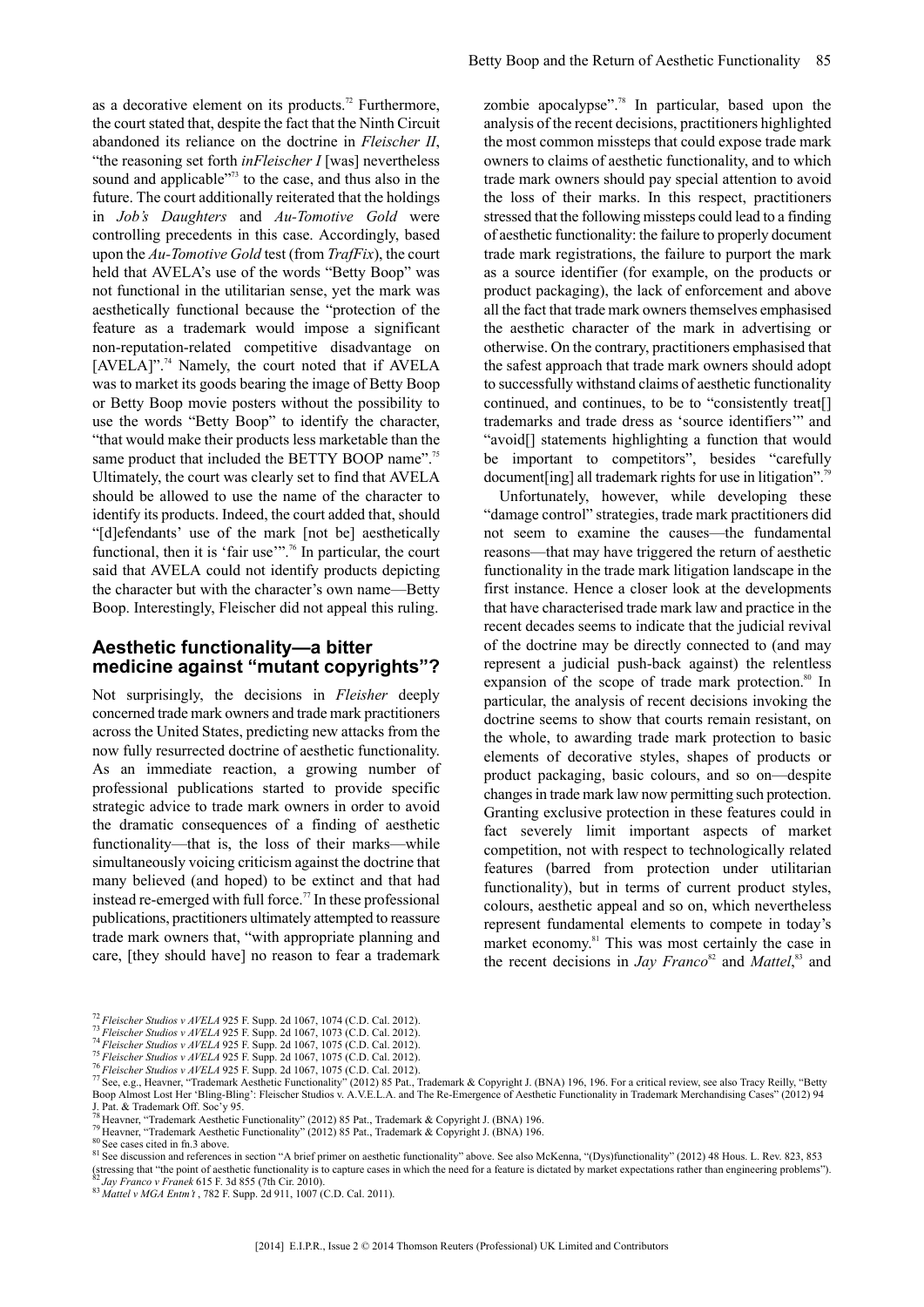partially in *Louboutin*, <sup>84</sup> where the courts prohibited or limited trade mark protection on product shapes and colours that, if monopolised by trade mark owners, could severely impair market competition on product features that, albeit functional in a non-utilitarian way, were still essential to compete in the marketplace. On the contrary, courts seemed less resistant and ultimately did not find that using famous marks or established trade dresses to enhance products' aesthetic appeal amounted to aesthetic functionality when the use of these marks could still play an important role as source indicators for consumer.<sup>85</sup> This consideration was most likely what "saved" the marks at issue in *Gucci America*<sup>86</sup> and *Maker's Mark Distillery*, <sup>87</sup> where the courts found that the marks were not functional because they still served a source-identifying function for consumers.<sup>88</sup>

Yet the *Fleischer* decisions undoubtedly added, first explicitly and then implicitly, an unprecedented twist to the judicial interpretation of the doctrine of aesthetic functionality. In particular, concerns over market competition in aesthetically related features did not seem to be the only reason that drove the courts to resort to the doctrine in order to declare that the image and name of Betty Boop could be freely used by AVELA. Instead, the courts seemed to invoke the doctrine (also, if not primarily) to counter the negative effects that would otherwise result from the possibility of protecting the Betty Boop character (her name and image) also as a trade mark, in addition to the protection already granted to the character (and no longer applicable) under copyright law.<sup>89</sup> In this respect, the (pre-litigation) story of Betty Boop is not unique. As an increasingly common trend in the business world, copyright owners frequently turn to overlapping copyright and trade mark protection for their works to enjoy double protection (as copyrights and trade marks) during the copyright term or to maintain exclusive rights in the works as trade marks once the copyright has expired.<sup>90</sup> Even though creative works often qualify for trade mark protection because they can be considered distinctive, and thus capable of identifying products in the marketplace, extending such protection to these works remains nonetheless problematic. This additional layer of protection may in fact directly interfere with the public's exploitation of the work during or after the

duration of copyright protection and, as a result, negatively affect the copyright bargain upon which copyright protection is granted in the first place (to characters and any other creative works). In particular, concurrent overlapping trade mark protection during the copyright term may restrict the scope of copyright fair use and prevent the creation of independent works (which are legitimate works under copyright law even while possibly being infringements under trade mark law).<sup>91</sup> Even more problematically, sequential trade mark protection after the expiration of the copyright term may ultimately prevent creative works from entering the public domain altogether, which directly forecloses public access to these works, in clear breach of the copyright bargain.<sup>92</sup> This was precisely the situation that the courts had to face in *Fleischer*, and for which they decided to resort to aesthetic functionality.

The fact that the *Fleischer* courts were uncomfortable with the consequences of overlapping trade mark and copyright protection in the Betty Boop character was engraved in the heart of the opinion in *Fleischer I*. Here, the Ninth Circuit wrote that trade mark protection in the character would create a perpetual monopoly and prevent Betty Boop from ever entering the public domain, which was contrary to the holding in *Dastar*.<sup>93</sup> To prevent this from happening, the court held that the character was aesthetically functional.<sup>94</sup> Since the current status of trade mark law did not allow the court to deny trade mark protection in the character based on a subject-matter exclusion, the court thus found in aesthetic functionality a flexible doctrine to still permit AVELA (and others) to copy and use the Betty Boop character, in spite of the fact that the character was protected as a mark. Owing to pressure from trade mark owners, who vociferously argued that the court had stretched the *Dastar* ruling too far to include a work that was not officially in the public domain, the court ultimately scrapped *Fleischer I* and issued *Fleischer II*. In this opinion, the court did not mention *Dastar*.<sup>95</sup> Still, the court again declared that, even though Fleischer had valid trade mark rights in the image of Betty Boop, it could not enforce them against AVELA because the mark did not have secondary meaning. In other words, the court manoeuvred to still permit that the public and competitors could freely copy and use the

<sup>86</sup> *Gucci v Guess?* 868 F. Supp. 2d 207 (S.D.N.Y. 2012).

<sup>84</sup> *Christian Louboutin v Yves Saint Laurent* 696 F. 3d 206 (2d Cir. 2012).

 $\frac{85}{85}$  See McKenna, "(Dys)functionality" (2012) 48 Hous. L. Rev. 823, 853–858 (advocating a more nuanced approach to findings of aesthetic functionality to include cases where "the feature at issue might indicate to consumers something about source").

<sup>87</sup> *Maker's Mark Distillery v Diageo* 679 F. 3d 410 (6th Cir. 2012).

<sup>88</sup> See *Au-Tomotive Gold* 457 F. 3d 1062, 1073 (9th Cir. 2006) (finding that claims of aesthetic functionality would be successful for features "that serve an aesthetic purpose wholly independent of any source-identifying function"). Courts thus confirmed that marks can be used to identify promotional products even when consumers purchase these products primarily because of the mark. See also Irene Calboli, "The Case for a Limited Protection of Trademark Merchandising" [2011] U. Ill. L. Rev. 865. <sup>89</sup> See *Fleischer Studios v AVELA* 636 F. 3d 1115 (9th Cir. 2011).

<sup>90</sup> See, e.g., Irene Calboli, "Trademarking Creative Works: Trends and Negative Effects on the Copyright Equilibrium" in Susy Frankel and Daniel Gervais (eds), *Evolution and Equilibrium: Copyright This Century* (forthcoming 2014).

<sup>91</sup> *Lyons P'ship, LP v Morris Costumes, Inc* 243 F. 3d 789, 794 (4th Cir. 2001) (holding that the owners of the purple child-friendly dinosaur Barney had valid trade mark and copyright in the character); *Video Pipeline, Inc v Buena Vista Home Entm't, Inc* 275 F. Supp. 2d 543 (D.N.J. 2003) (holding that copying Disney picture's "previews" including Disney characters was trade mark infringement).

<sup>92</sup> See, e.g., *Frederick Warne & Co v Book Sales, Inc* 481 F. Supp. 1191, 1196 (D.C.N.Y. 1979) (finding that the character of Peter Rabbit could be protected as a trade mark).

<sup>93</sup> *Fleischer Studios v AVELA* 636 F. 3d 1115, 1124 (9th Cir. 2011).

<sup>94</sup> *Fleischer Studios v AVELA* 636 F. 3d 1115, 1124 (9th Cir. 2011).

<sup>&</sup>lt;sup>95</sup> See discussion in section "Oh my! The thrills and chills of the *Betty Boop* judicial play" above.